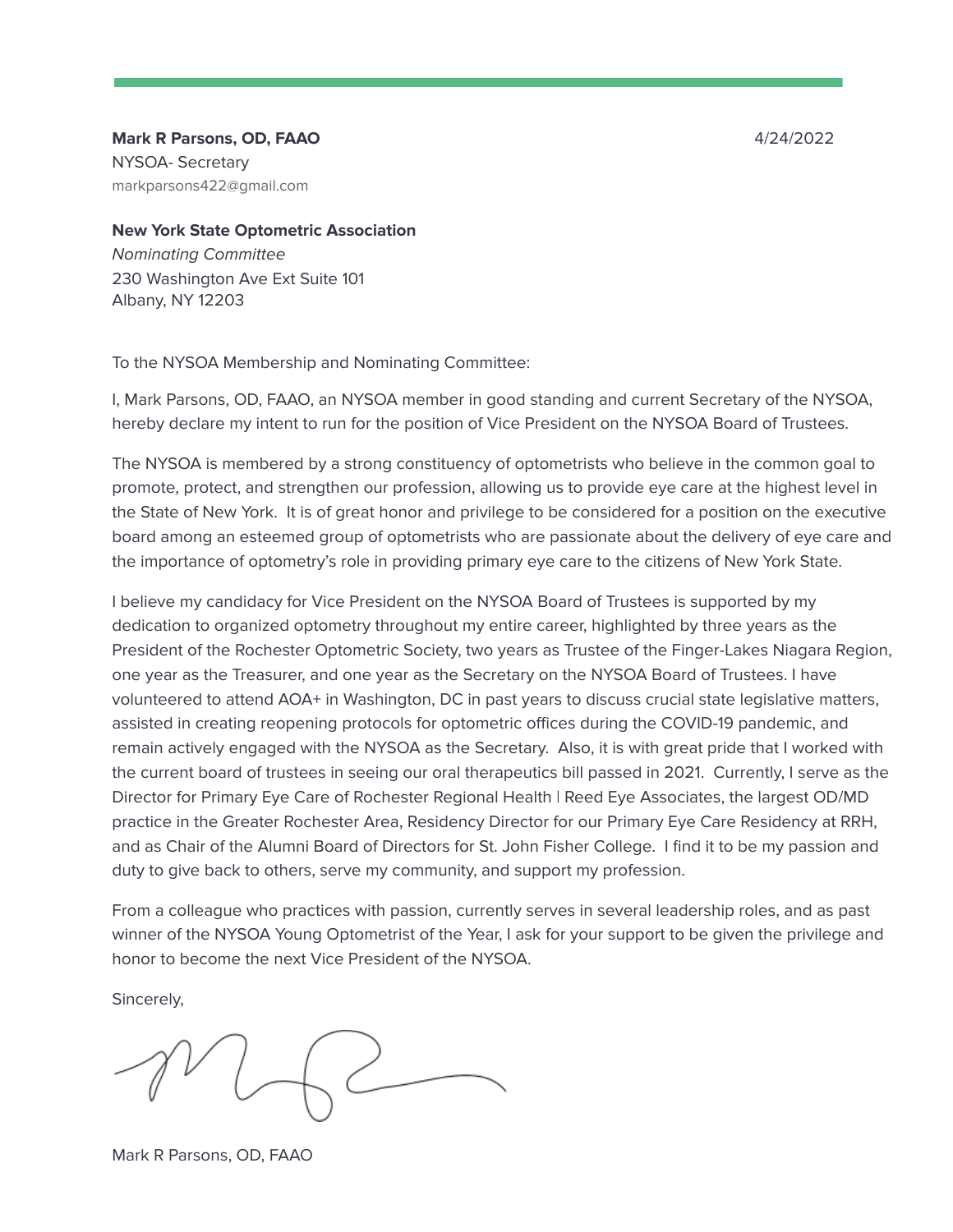# Mark R. Parsons, OD, FAAO

Current Address: 19 Morningside Park Phone: 315-256-8896 Rochester, NY 14607 markparsons422@gmail.com

# **Publications**

- Parsons et al.: Lights Out: An Unusual Case of Amaurosis Fugax- *American Journal of Medicine*
- Parsons MR, Whitley WO. The Role of Combination Therapy in Glaucoma Management. *Advanced Ocular Care*. April 2014

## **Papers/Posters**

● Asymmetric Diabetic Retinopathy: A Discussion of Co-Morbid Diseases -*accepted as a paper presentation at American Academy of Optometry 2013 for Resident's Day*

# **Lectures**

- Low Vision and Ocular Disease
	- o NYS Vision Source Meeting October 2019
- Neuro-Ophthalmic Disease in Primary Care Optometry
	- o NYS CE Approved
	- o Vision Source Meeting, Rochester, NY- July 2016
- Metastatic Tumor of the Iris
	- o *Grand Rounds- American Academy of Optometry Conference, 2015, New Orleans*

Resident

- o *Lamellar Macular Holes* September 2013 at Wilmington VAMC, Wilmington, **DE**
- o *Optic Nerve Assessment: The Abnormal Presentation of a "Normal" Nerve, A Case Report Series*- December 2013 at Wilmington VAMC, Wilmington, DE
- *o Asymmetric Diabetic Retinopathy: A Discussion of Co-Morbid Diseases* January 2014 at Salus University Grand Rounds
- *o Targeting the Bull's Eye: A Unique Timeline to the Development of Plaquenil Toxicity* - May 2014 at Joseph Toland 24th Annual Excellence in Education Conference at Salus University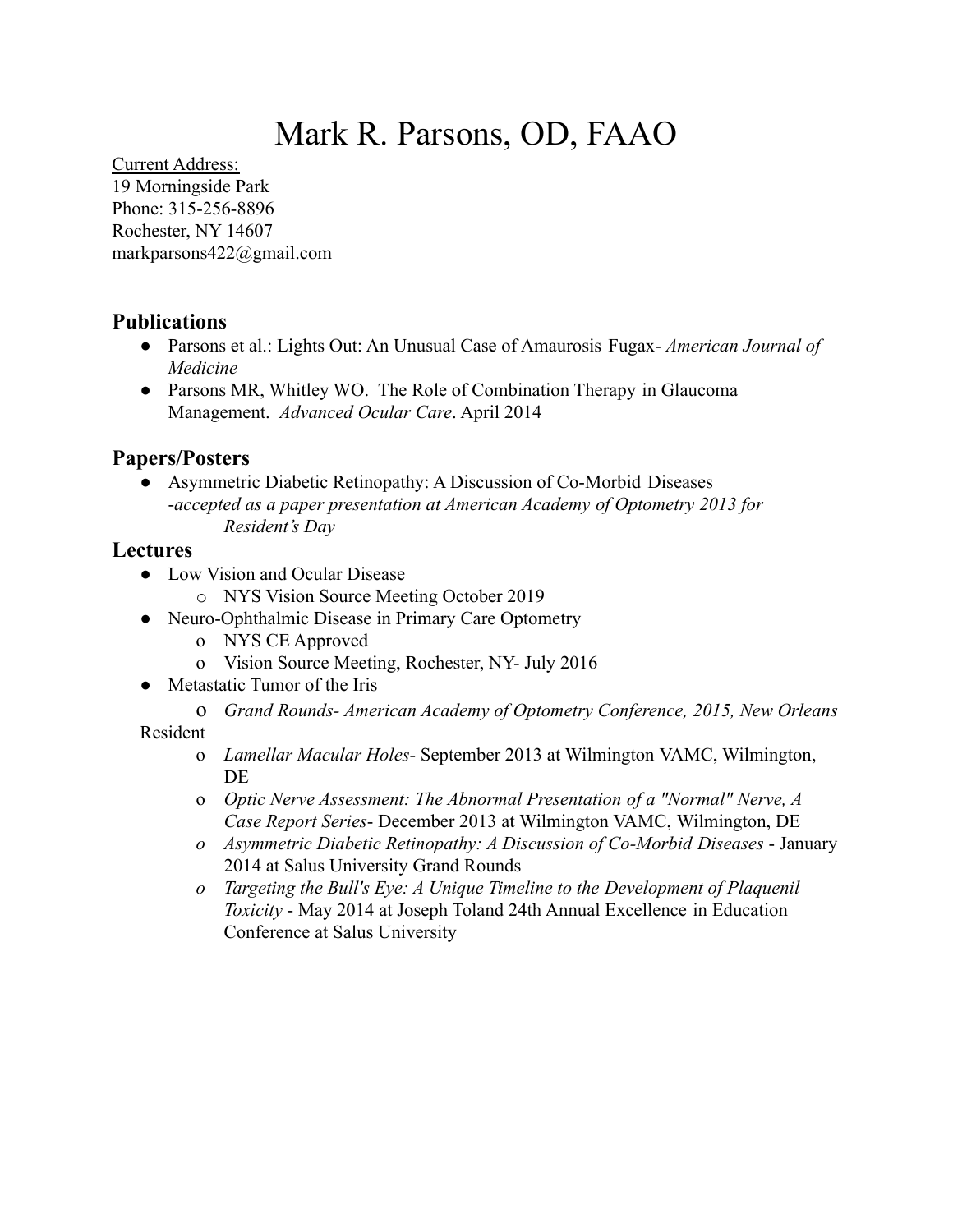## **Awards/Memberships**

- St. John Fisher College Ten Under Ten Award- Fall 2019
- NYSOA Young Optometrist of the Year- *2018*
- NYSOA/AOA Member- *2014-present*
- **●** Conforma Laboratory Award for Contact Lens- *May 2013*
- **●** NAVAO Membership- *September 2013-September 2014*
- **●** Beta Sigma Kappa Member- *Spring 2012*

## **Education**

#### *Post-Doctorate Affiliations and Titles*

• Fellow of the American Academy of Optometry (FAAO)- 2013-Present

#### *Post-Doctorate Education* **(July 2013-June 2014)**

**●** Residency in Ocular Disease at Wilmington VA Medical Center, Wilmington, DE

#### *Optometry Education* **(2009-2013)- Pennsylvania College of Optometry at Salus University**

- **●** Doctor of Optometry Degree *with honors*
- **●** Overall GPA 3.38
- **●** Beta Sigma Kappa Society Member
- **●** Recipient of Award of Excellence in Contact Lens Design and Management
- **●** 2010 Winner of Petry-Lomb Scholarship from Rochester Optometric Society

#### *Clinical Rotations*

- **●** February 2013-May 2013: Hospital Rotation at Salisbury VA Medical Center in Salisbury, NC (Dr. Joan Sears)
- **●** November 2012- February 2013: Low Vision Rotation at The Eye Institute in Philadelphia, PA (Dr. Sara Shkalim)
- **●** August 2012- November 2012: Ocular Disease Rotation at Virginia Eye Consultants in Norfolk, VA (Dr. Walter Whitley)
- **●** May 2012-August 2012: Contact Lens Rotation at Family Vision Care in Charleston, SC (Dr. Mason Smith)
- **●** February 2012-May 2012: Primary Care Rotation at Advance Eye Care in Charlotte, NC (Dr. Sarit Catchatoorian)
- **●** Optical clerkship in June/July 2010 at Drs. Pritz and Gray Eye Care in Pleasantville, NJ

#### *Undergraduate* **(2006-2009)- St. John Fisher College, Rochester, NY**

- Bachelors of Science in Biology
- Completed a 3+4 program between St. John Fisher College and Salus University
- Overall GPA 3.46
- Dean's list Spring 2007, Fall 2007, Fall 2008, and Spring 2009 (3.50 requirement)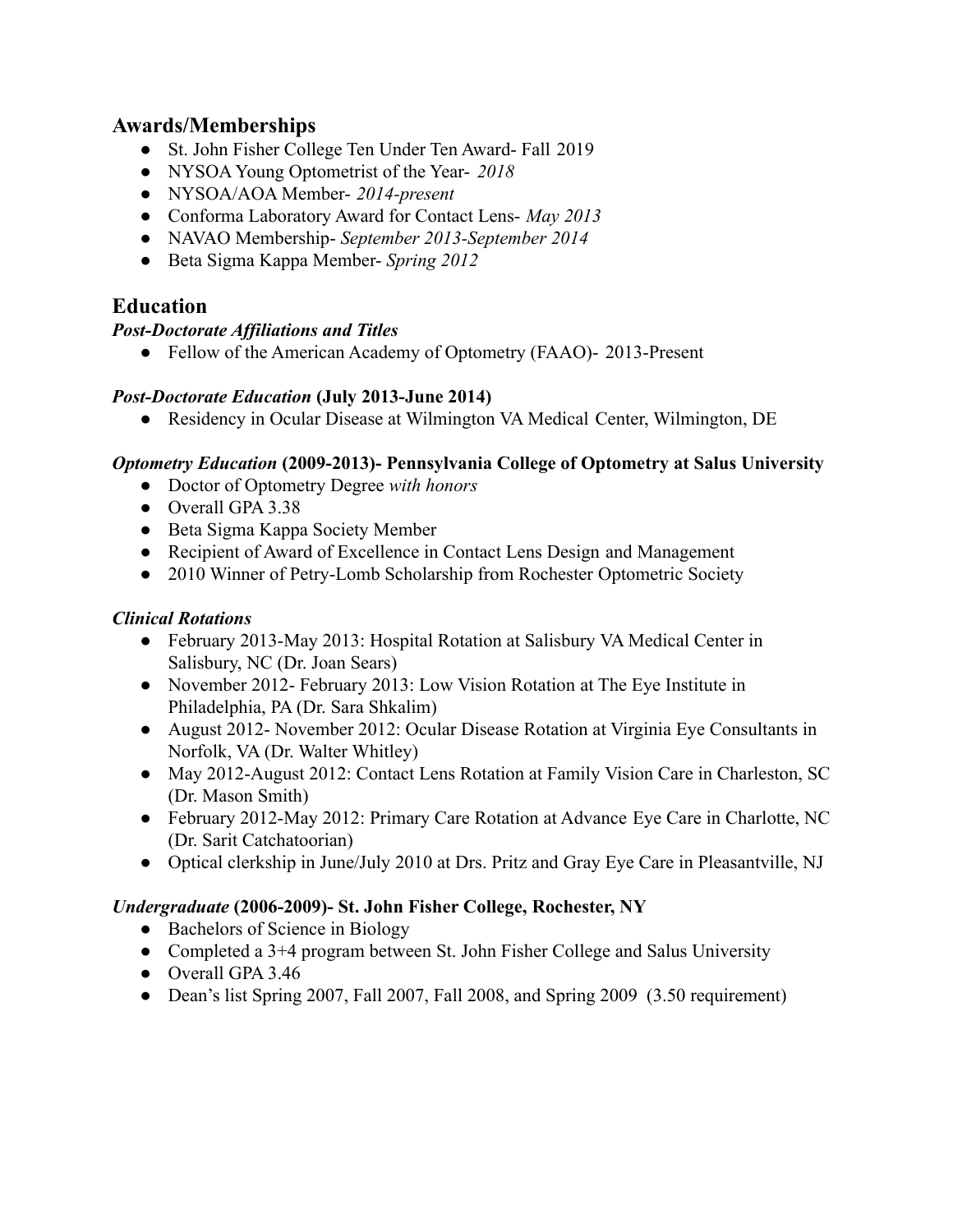### *High School* **(2002-2006)**

- Liverpool High School in Liverpool, NY
- Graduated with a NYS Regents with Distinction diploma
- All-Honors Student all four years of high school
- Ranked 44 out of 650 students
- Transferred 15 college credits to St. John Fisher College
- Dollars for Scholars recipient
- Silver medal winner at Greater Syracuse Area Science Project Event

## **Employment:**

- Rochester Regional Health (September 2020-present)
	- o Optometry Residency Program Coordinator
- Reed Eye Associates | Rochester Regional Health (September 2019-present)
	- o Director of Primary Eye Care
- Place Eye Care (July 2015- March 2020)
	- o Staff Optometrist
- Reed Eye Associates (August 2014-September 2019)
	- o Staff Optometrist
- Visionworks (July 2013-June 2014)
	- o Part-time Optometrist 2 Sundays/month in Philadelphia area
- Salus University  $(2009-2012)$ 
	- o Tour Guide/ Admissions worker
	- o Optics Tutor and Lab TA
	- o Clinical Skills Lab TA
	- o Tutoring Services Coordinator (January 2011-December 2012)
- Galson Laboratories (June 2006-December 2010)
	- **o** Galson Labs is the largest air-only industrial hygiene-testing lab in the world.
	- **o** Assisted with the preparation of orders, performed many projects that help the department run smoothly, and helped with shipping and handling. Their website can be seen at *www.galsonlabs.com*
- *●* St. John Fisher College
	- *o* Student Ambassador (September 2007-2009)
	- *o* Athletic Department (September 2006-2009)
		- SLC (Student Life Center) and Fitness Room
		- **Athletic Events**
	- *o* Biology Tutor (September 2007-2009)
		- **•** General Biology and Zoology

## **Extracurricular**

- *● Treasurer* New York State Optometric Association (NYSOA)
- *● Trustee* NYSOA Finger Lakes- Niagara Region (June 2018-May 2020)
- **●** *President* Rochester Optometric Society (July 2016-June 2019)
- **●** *Chair***-** St. John Fisher College Alumni Board of Directors
- **●** *Associate Board Member* Gilda's Club Rochester